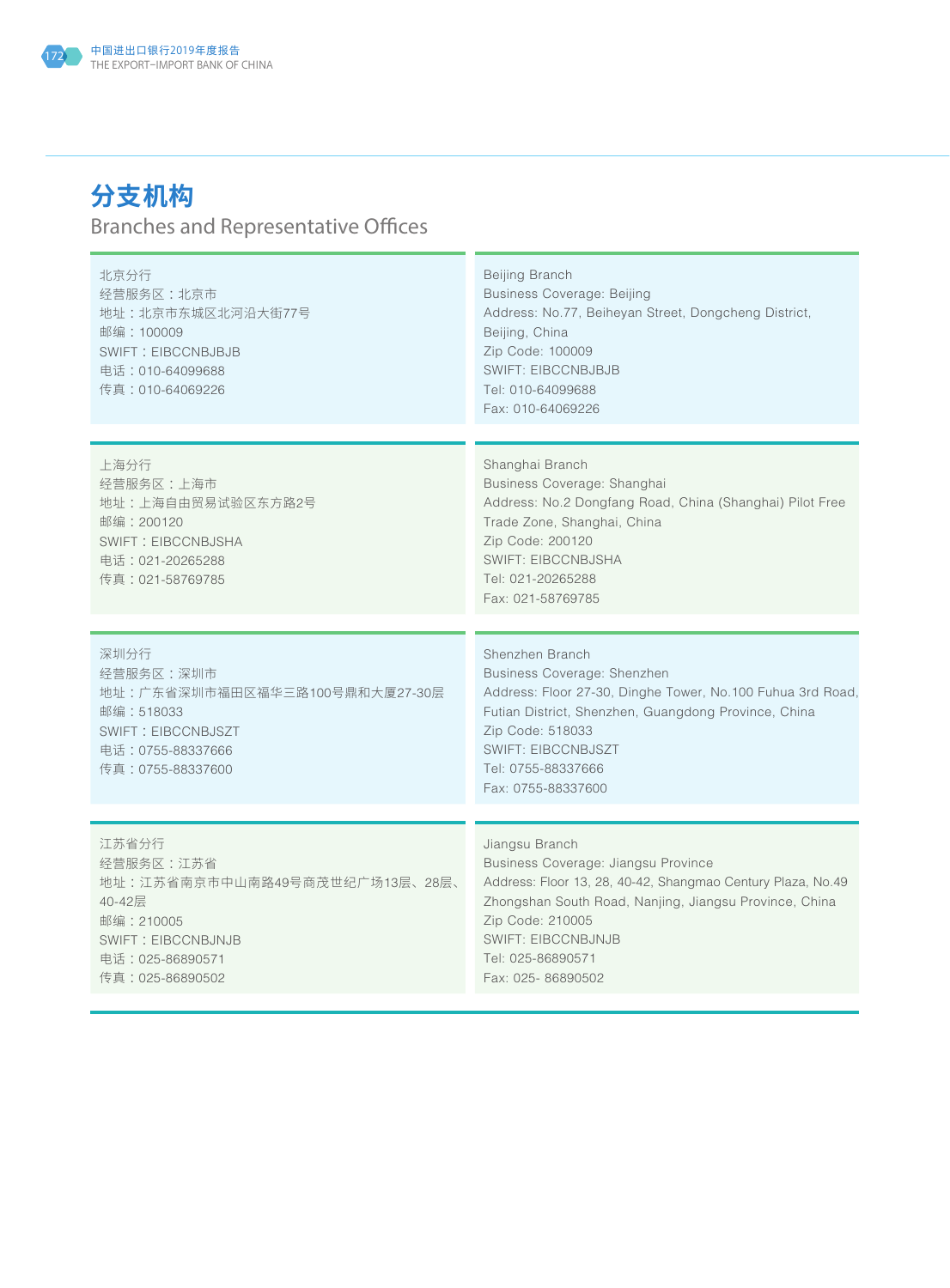| 辽宁省分行<br>经营服务区:辽宁省<br>地址:辽宁省大连市中山区人民路15号国际金融大厦19-20层<br>邮编: 116001<br><b>SWIFT: EIBCCNBJDLB</b><br>电话:0411-82507899<br>传真:0411-82507377                 | Liaoning Branch<br>Business Coverage: Liaoning Province<br>Address: Floor 19-20, International Financial Tower, No.15<br>Renmin Road, Zhongshan District, Dalian, Liaoning Province,<br>China<br>Zip Code: 116001<br><b>SWIFT: EIBCCNBJDLB</b><br>Tel: 0411-82507899<br>Fax: 0411-82507377                                                                    |
|---------------------------------------------------------------------------------------------------------------------------------------------------------|---------------------------------------------------------------------------------------------------------------------------------------------------------------------------------------------------------------------------------------------------------------------------------------------------------------------------------------------------------------|
| 四川省分行<br>经营服务区:四川省、西藏自治区<br>地址:四川省成都市高新区天府大道北段1480号拉●德芳斯<br>大厦西楼15-17层<br>邮编:610042<br><b>SWIFT: EIBCCNBJCDB</b><br>电话: 028-86130388<br>传真:028-86130398 | Sichuan Branch<br>Business Coverage: Sichuan Province, Tibet Autonomous<br>Region<br>Address: Floor 15-17, West Tower, La Defense Building,<br>No.1480, North Section of Tianfu Avenue, High-tech Industrial<br>Development Zone, Chengdu, Sichuan Province, China<br>Zip Code: 610042<br><b>SWIFT: EIBCCNBJCDB</b><br>Tel: 028-86130388<br>Fax: 028-86130398 |
| 山东省分行<br>经营服务区:山东省<br>地址:山东省青岛市市南区东海西路2号甲<br>邮编:266071<br>SWIFT:EIBCCNBJQDB<br>电话:0532-80899999<br>传真:0532-83889731                                     | Shandong Branch<br><b>Business Coverage: Shandong Province</b><br>Address: No.2 A Donghaixi Road, Shinan District, Qingdao,<br>Shandong Province, China<br>Zip Code: 266071<br><b>SWIFT: EIBCCNBJQDB</b><br>Tel: 0532-80899999<br>Fax: 0532-83889731                                                                                                          |
| 浙江省分行<br>经营服务区:浙江省 (不含宁波市)<br>地址:浙江省杭州市下城区教场路18号<br>邮编:310006<br>SWIFT: EIBCCNBJZJP<br>电话:0571-87851888<br>传真:0571-87851800                             | Zhejiang Branch<br>Business Coverage: Zhejiang Province (excluding Ningbo)<br>Address: No.18 Jiaochang Road, Xiacheng District,<br>Hangzhou, Zhejiang Province, China<br>Zip Code: 310006<br><b>SWIFT: EIBCCNBJZJP</b><br>Tel: 0571-87851888<br>Fax: 0571-87851800                                                                                            |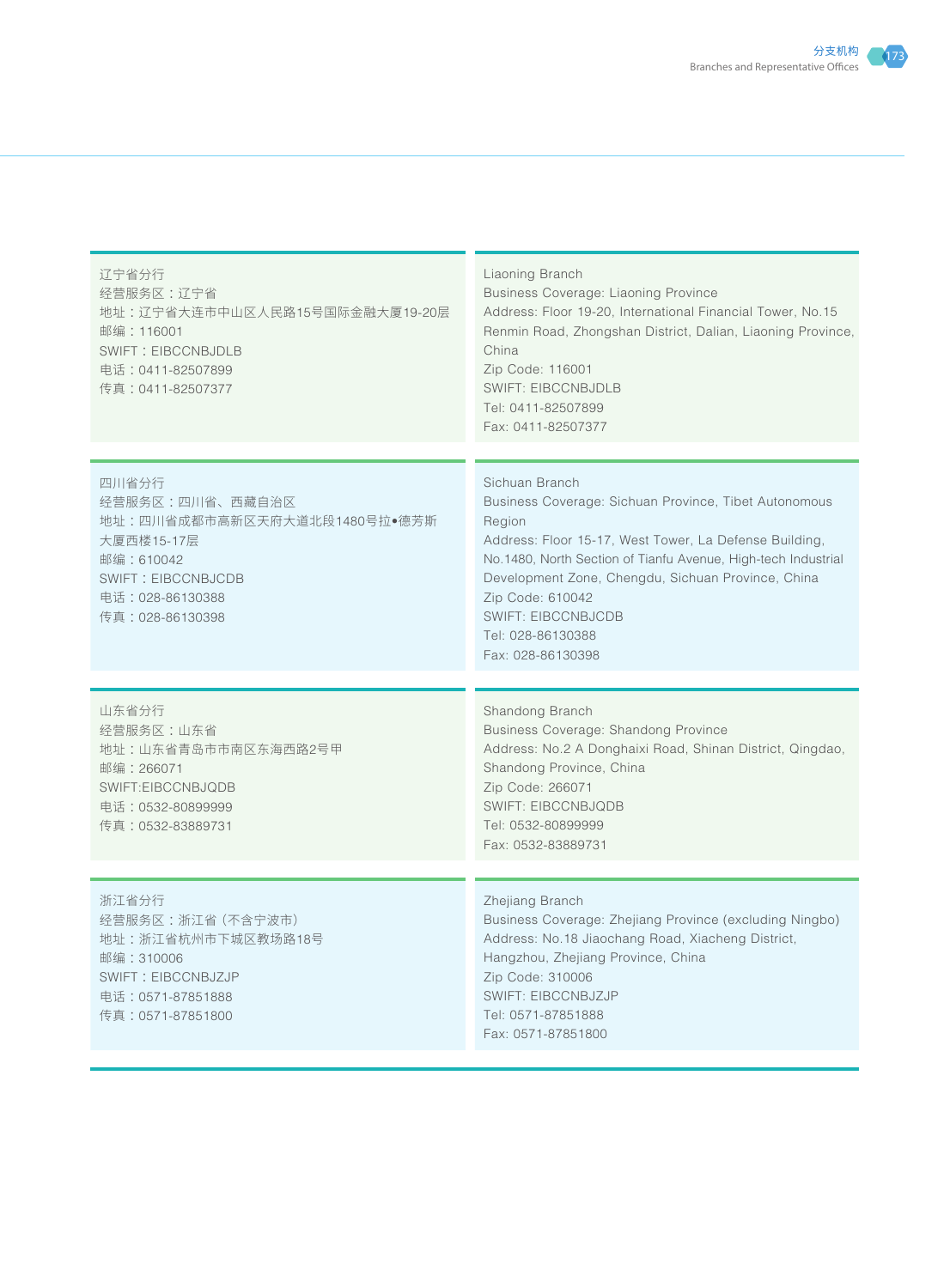

| 湖南省分行<br>经营服务区:湖南省<br>地址:湖南省长沙市天心区湘江中路二段36号华远●华中心5号<br>42-44层<br>邮编: 410011<br><b>SWIFT: EIBCCNBJHUN</b><br>电话: 0731-82819888<br>传真:0731-82819376 | Hunan Branch<br>Business Coverage: Hunan Province<br>Address: Floor 42-44, Building 5, the Central, No.36<br>Xiangjiangzhong Road, Tianxin District, Changsha, Hunan<br>Province, China<br>Zip Code: 410011<br><b>SWIFT: EIBCCNBJHUN</b><br>Tel: 0731-82819888<br>Fax: 0731-82819376                 |
|---------------------------------------------------------------------------------------------------------------------------------------------------|------------------------------------------------------------------------------------------------------------------------------------------------------------------------------------------------------------------------------------------------------------------------------------------------------|
| 重庆分行                                                                                                                                              | Chongqing Branch                                                                                                                                                                                                                                                                                     |
| 经营服务区:重庆市<br>地址:重庆市渝北区黄山大道中段7号木星科技大厦<br>邮编:401121<br><b>SWIFT: EIBCCNBJCQB</b><br>电话: 023-86078899<br>传真:023-86078866                             | <b>Business Coverage: Chongqing</b><br>Address: Muxing Science & Technology Building, No.7,<br>Huangshan Avenue Middle Section, Yubei District,<br>Chongqing, China<br>Zip Code: 401121<br><b>SWIFT: EIBCCNBJCQB</b><br>Tel: 023-86078899<br>Fax: 023-86078866                                       |
|                                                                                                                                                   |                                                                                                                                                                                                                                                                                                      |
| 陕西省分行<br>经营服务区:陕西省、青海省、宁夏回族自治区<br>地址:陕西省西安市高新区锦业一路6号<br>邮编: 710075<br>SWIFT: EIBCCNBJSXA<br>电话: 029-68681857<br>传真: 029-68680999                  | Shaanxi Branch<br>Business Coverage: Shaanxi Province, Qinghai Province,<br>Ningxia Hui Autonomous Region<br>Address: No.6, Jinye 1st Road, High-tech Development Zone,<br>Xi'an, Shaanxi Province, China<br>Zip Code: 710075<br><b>SWIFT: EIBCCNBJSXA</b><br>Tel: 029-68681857<br>Fax: 029-68680999 |
|                                                                                                                                                   | Hubei Branch                                                                                                                                                                                                                                                                                         |
| 湖北省分行<br>经营服务区:湖北省<br>地址:湖北省武汉市武昌区中北路108号附2号<br>邮编:430077<br><b>SWIFT: EIBCCNBJHUB</b><br>电话:027-87112345<br>传真:027-87112360                      | Business Coverage: Hubei Province<br>Address: No.108-2, Zhongbei Road, Wuchang District,<br>Wuhan, Hubei Province, China<br>Zip Code: 430077<br>SWIFT:EIBCCNBJHUB<br>Tel: 027-87112345<br>Fax: 027-87112360                                                                                          |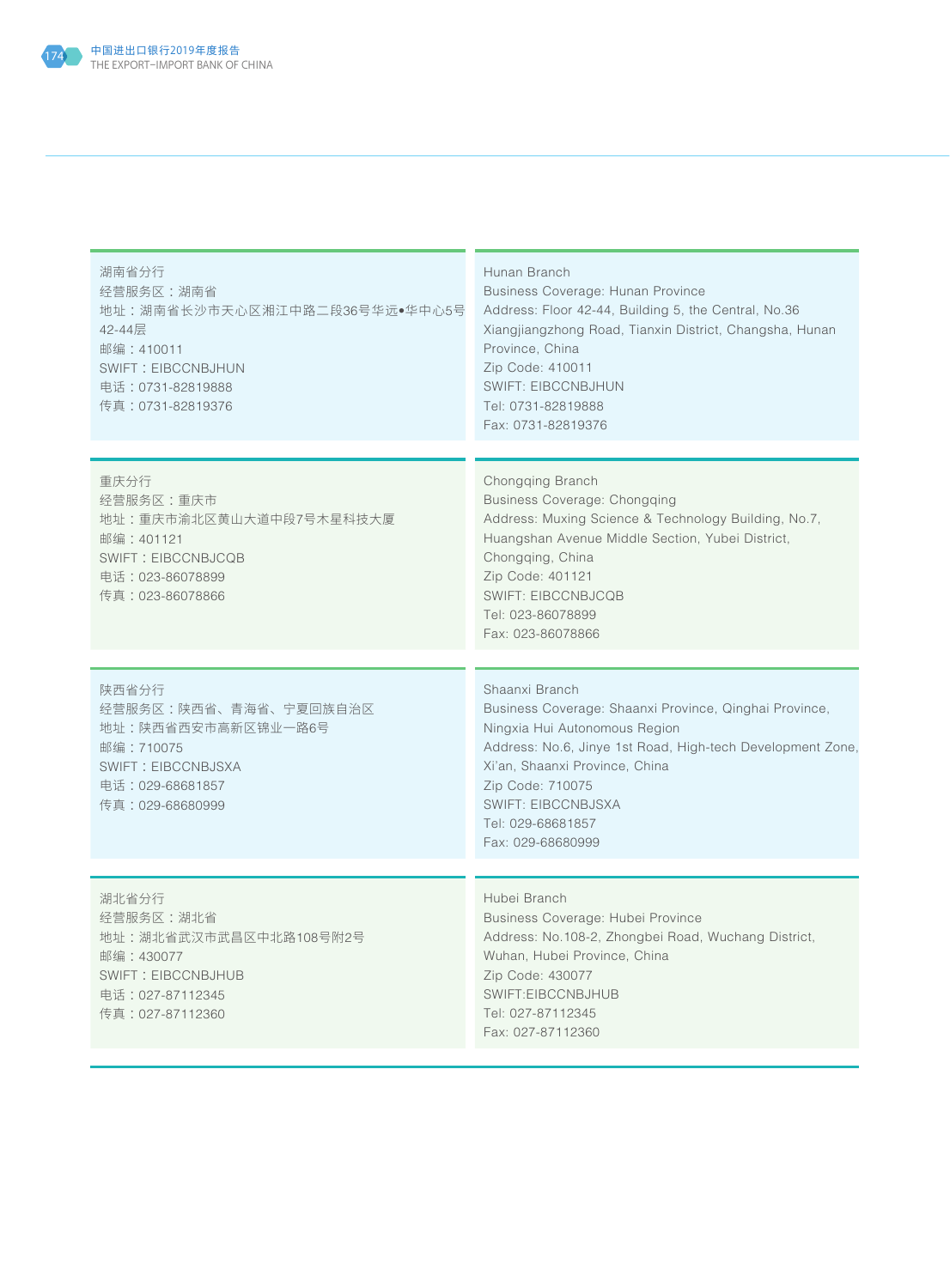| Heilongjiang Branch<br>Business Coverage: Heilongjiang Province<br>Address: No.125 Chuangxin 1st Road, Songbei District,<br>Harbin, Heilongjiang Province, China<br>Zip Code: 150028<br>SWIFT: EIBCCNBJHLJ<br>Tel: 0451-51100500<br>Fax: 0451-51100599                                                                       |
|------------------------------------------------------------------------------------------------------------------------------------------------------------------------------------------------------------------------------------------------------------------------------------------------------------------------------|
| Guangdong Branch<br>Business Coverage: Guangdong Province (excluding<br>Shenzhen)<br>Address: Floor 25-28, North Tower, Poly International Plaza,<br>No.688, Yuejiangzhong Road, Haizhu District, Guangzhou,<br>Guangdong Province, China<br>Zip Code: 510308<br>SWIFT:EBICCNBJGDB<br>Tel: 020-89332600<br>Fax: 020-89332674 |
| Yunnan Branch<br>Business Coverage: Yunnan Province<br>Address: Floor 22-25, Building 4, Qicaijunyuan, No.403, Baita<br>Avenue Extension Line, Panlong District, Kunming, Yunnan<br>Province, China<br>Zip Code: 650051<br><b>SWIFT: EIBCCNBJYNB</b><br>Tel: 0871-68336333<br>Fax: 0871-63822111                             |
| Ningbo Branch<br>Business Coverage: Ningbo<br>Address: Floor 27-31, Building A, Ningbo International<br>Financial Service Center, No. 268 Min'andong Road, Ningbo,<br>Zhejiang Province, China<br>Zip Code: 315040<br><b>SWIFT: EIBCCNBJNBB</b><br>Tel: 0574-87209999<br>Fax: 0574-87209912                                  |
|                                                                                                                                                                                                                                                                                                                              |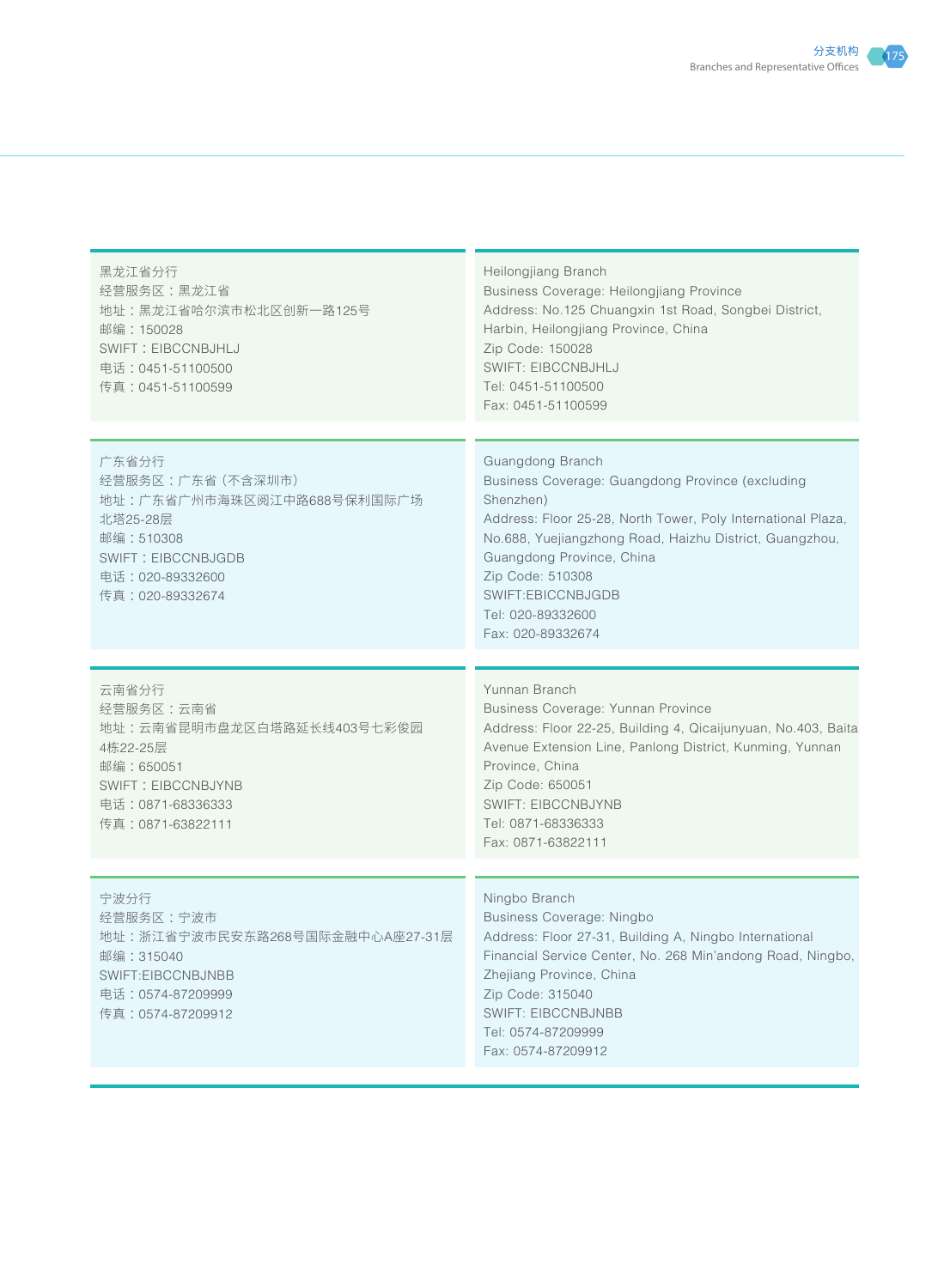

| 福建省分行<br>经营服务区:福建省 (不含厦门市)<br>地址:福建省福州市台江区江滨中大道350号中国进出口银行<br>大厦15-23层<br>邮编: 350004<br><b>SWIFT: EIBCCNBJFJB</b><br>电话:0591-88680988<br>传真:0591-88680900   | Fujian Branch<br>Business Coverage: Fujian Province (excluding Xiamen)<br>Address: Floor 15-23, China Eximbank Plaza, No.350<br>Jiangbinzhong Avenue, Taijiang District, Fuzhou, Fujian<br>Province, China<br>Zip Code: 350004<br><b>SWIFT: EIBCCNBJFJB</b><br>Tel: 0591-88680988<br>Fax: 0591-88680900           |
|-------------------------------------------------------------------------------------------------------------------------------------------------------------|-------------------------------------------------------------------------------------------------------------------------------------------------------------------------------------------------------------------------------------------------------------------------------------------------------------------|
| 安徽省分行<br>经营服务区:安徽省<br>地址:安徽省合肥市梅山路18号安徽国际金融中心54-57层<br>邮编:230022<br>SWIFT: EIBCCNBJAHJ<br>电话: 0551-65170666<br>传真:0551-65170688                             | Anhui Branch<br>Business Coverage: Anhui Province<br>Address: Floor 54-57, Anhui International Financial Center,<br>No.18 Meishan Road, Hefei, Anhui Province, China<br>Zip Code: 230022<br><b>SWIFT: EIBCCNBJAHJ</b><br>Tel: 0551-65170666<br>Fax: 0551-65170688                                                 |
| 新疆维吾尔自治区分行<br>经营服务区:新疆维吾尔自治区<br>地址:新疆维吾尔自治区乌鲁木齐市天山区红山路16号时代<br>广场D座31-38层<br>邮编: 830001<br><b>SWIFT: EIBCCNBJWXJ</b><br>电话: 0991-2682500<br>传真:0991-2953059 | Xinjiang Branch<br>Business Coverage: Xinjiang Uyghur Autonomous Region<br>Address: Floor 31-38, Tower D, Times Square, No.16<br>Hongshan Road, Tianshan District, Urumqi, Xinjiang Uyghur<br>Autonomous Region, China<br>Zip Code: 830001<br><b>SWIFT: EIBCCNBJWXJ</b><br>Tel: 0991-2682500<br>Fax: 0991-2953059 |
| 厦门分行<br>经营服务区:厦门市<br>地址:福建省厦门市思明区鹭江道98号建设银行大厦28、30-32层<br>邮编: 361001<br><b>SWIFT: EIBCCNBJSMB</b><br>电话:0592-3012999<br>传真:0592-3012919                     | Xiamen Branch<br>Business Coverage: Xiamen<br>Address: Floor 28, 30-32, CCB Tower, No.98 Lujiang Road,<br>Siming District, Xiamen, Fujian Province, China<br>Zip Code: 361001<br><b>SWIFT: EIBCCNBJSMB</b><br>Tel: 0592-3012999<br>Fax: 0592-3012919                                                              |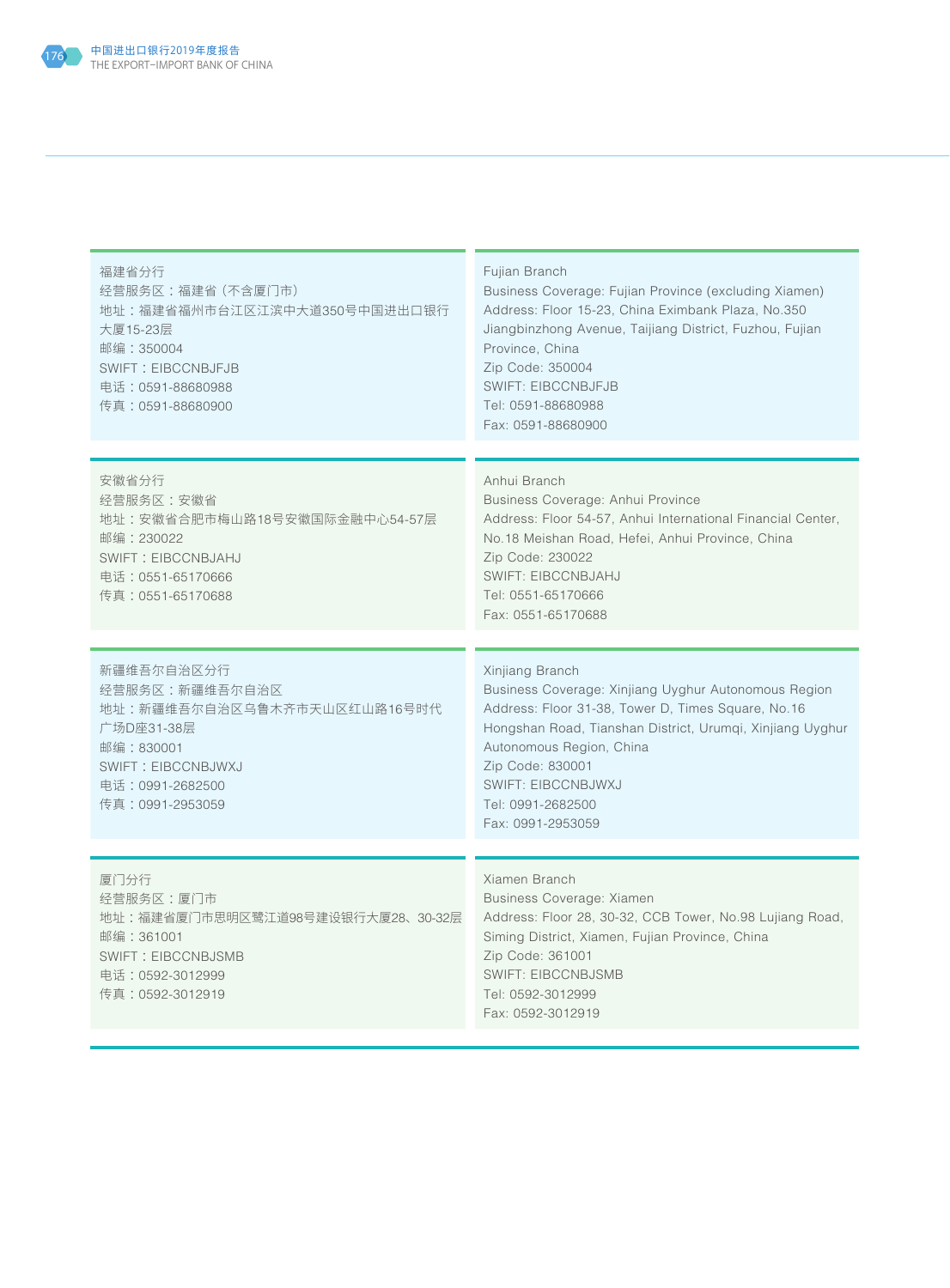

天津分行 经营服务区 :天津市 地址 :天津市和平区解放北路31号 邮编 :300040 SWIFT: EIBCCNBJTJB 电话 :022-23466963 传真 :022-23298929

Tianiin Branch Business Coverage: Tianjin Address: No. 31 Jiefangbei Road, Heping District, Tianjin, China Zip Code: 300040 SWIFT: EIBCCNBJTJB Tel: 022-23466963 Fax: 022-23298929

江西省分行 经营服务区 :江西省 地址 :江西省南昌市红谷滩新区丰和大道1198号中江国际 大厦2、3、6层 邮编 :330038 SWIFT: EIBCCNBJJXB 电话 :0791-83952788 传真 :0791-83952727

海南省分行 经营服务区 :海南省 地址 :海南省海口市海甸五西路21号 邮编 :570208 SWIFT: EIBCCNBJHNB 电话 :0898-36368181 传真 :0898-36368080

Jiangxi Branch Business Coverage: Jiangxi Province Address: Floor 2-3, 6, Zhongjiang International Plaza, No.1198 Fenghe Avenue, Honggutan New District, Nanchang, Jiangxi Province, China Zip Code: 330038 SWIFT: EIBCCNBJJXB Tel: 0791-83952788 Fax: 0791-83952727

Hainan Branch Business Coverage: Hainan Province Address: No.21, Haidianwuxi Road, Haikou, Hainan Province, China Zip Code: 570208 SWIFT: EIBCCNBJHNB Tel: 0898-36368181 Fax: 0898-36368080

吉林省分行 经营服务区 :吉林省 地址 :吉林省长春市朝阳区人民大街3299号长春宏汇国际 广场19-21层 邮编 :130061 SWIFT: EIBCCNBJJLB 电话 :0431-81189099 传真 :0431-81189088

## Jilin Branch

Business Coverage: Jilin Province Address: Floor 19-21, Honghui International Square, No.3299 Renmin Road, Chaoyang District, Changchun, Jilin Province, China Zip Code: 130061 SWIFT: EIBCCNBJJLB Tel: 0431-81189099 Fax: 0431-81189088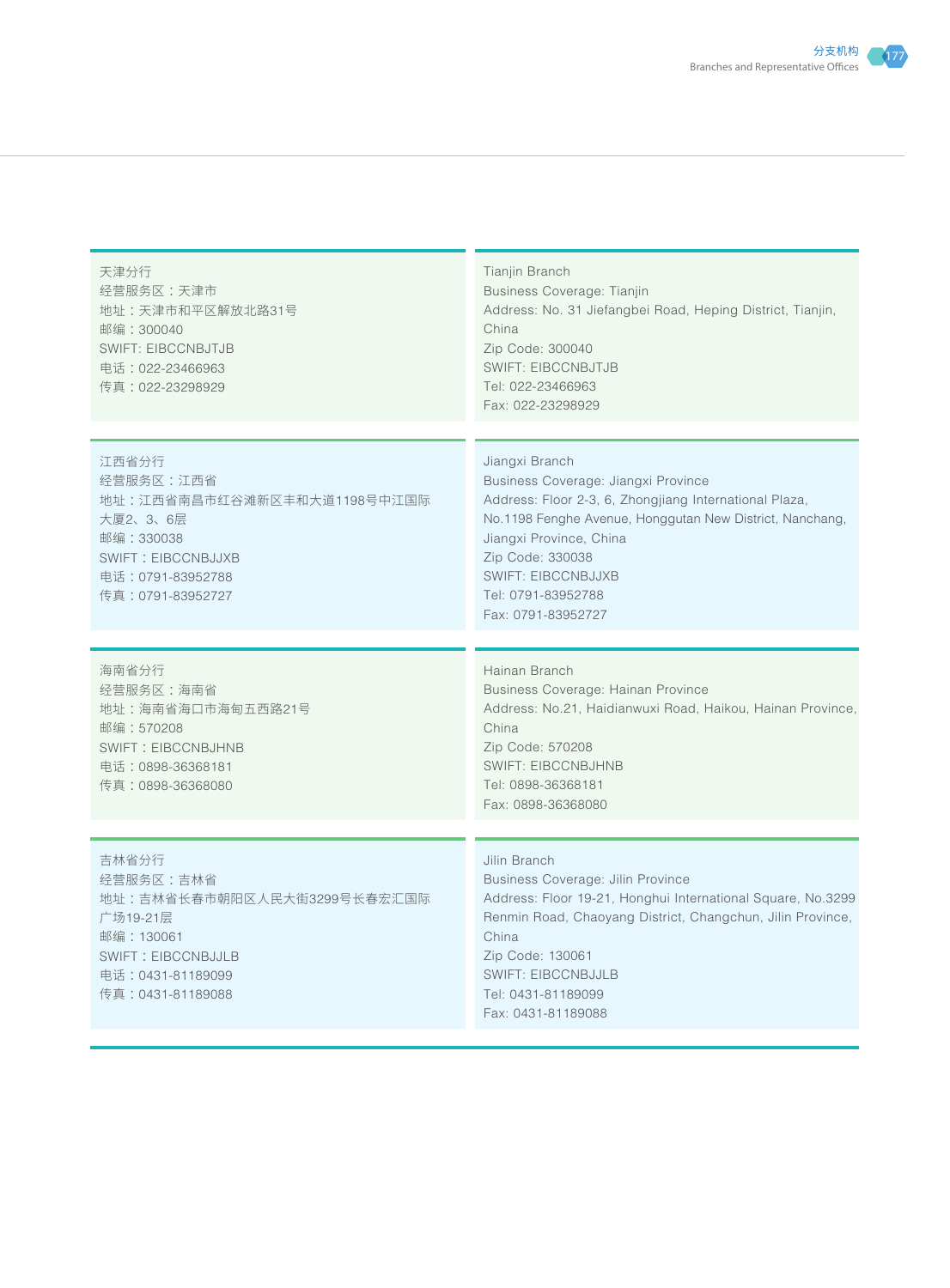

| 喀什分行<br>经营服务区:南疆四地州(喀什地区、阿克苏地区、克孜勒苏<br>柯尔克孜自治州、和田地区)、新疆生产建设兵团1、3、14师<br>地址:新疆维吾尔族自治区喀什市色满路6号<br>邮编:844000<br>电话: 0998-6858901<br>传真:0998-6858937 | Kashgar Branch<br>Business Coverage: Kashgar Prefecture, Aksu Prefecture,<br>Kizilsu Kirghiz Autonomous Prefecture, Hotan Prefecture,<br>Division 1, 3, 14 of the Xinjiang Production and Construction<br>Corps<br>Address: No.6 Seman Road, Kashgar, Xinjiang Uyghur<br>Autonomous Region, China<br>Zip Code: 844000<br>Tel: 0998-6858901<br>Fax: 0998-6858937 |
|--------------------------------------------------------------------------------------------------------------------------------------------------|-----------------------------------------------------------------------------------------------------------------------------------------------------------------------------------------------------------------------------------------------------------------------------------------------------------------------------------------------------------------|
| 河北省分行<br>经营服务区:河北省<br>地址:河北省石家庄市长安区裕华东路197号民生大厦9-11层<br>邮编:050000<br>SWIFT: EIBCCNBJHEB<br>电话: 0311-86908518<br>传真:0311-86908516                 | Hebei Branch<br>Business Coverage: Hebei Province<br>Address: Floor 9-11, Minsheng Plaza, No.197 Yuhuadong<br>Road, Chang'an District, Shijiazhuang, Hebei Province, China<br>Zip Code: 050000<br><b>SWIFT: EIBCCNBJHEB</b><br>Tel: 0311-86908518<br>Fax: 0311-86908516                                                                                         |
| 甘肃省分行<br>经营服务区:甘肃省<br>地址:甘肃省兰州市城关区农民巷8-1号盛达金融大厦3-5层<br>邮编: 730000<br><b>SWIFT: EIBCCNBJGSB</b><br>电话: 0931-6191888<br>传真: 0931-6191844           | Gansu Branch<br>Business Coverage: Gansu Province<br>Address: Floor 3-5, Shengda Financial Plaza, No.8-1,<br>Nongmin Road, Chengguan District, Lanzhou, Gansu<br>Province, China<br>Zip Code: 730000<br><b>SWIFT: EIBCCNBJGSB</b><br>Tel: 0931-6191888<br>Fax: 0931-6191844                                                                                     |
| 河南省分行<br>经营服务区:河南省<br>地址:河南省郑州市金水东路51号楷林中心8座<br>邮编: 450012<br>SWIFT:EIBCCNBJHEN<br>电话:0371-66270500<br>传真:0371-66270688                          | Henan Branch<br>Business Coverage: Henan Province<br>Address: Tower 8, Kailin Center, No.51 Jinshuidong Road,<br>Zhengzhou, Henan Province, China<br>Zip Code: 450012<br><b>SWIFT: EIBCCNBJHEN</b><br>Tel: 0371-66270500<br>Fax: 0371-66270688                                                                                                                  |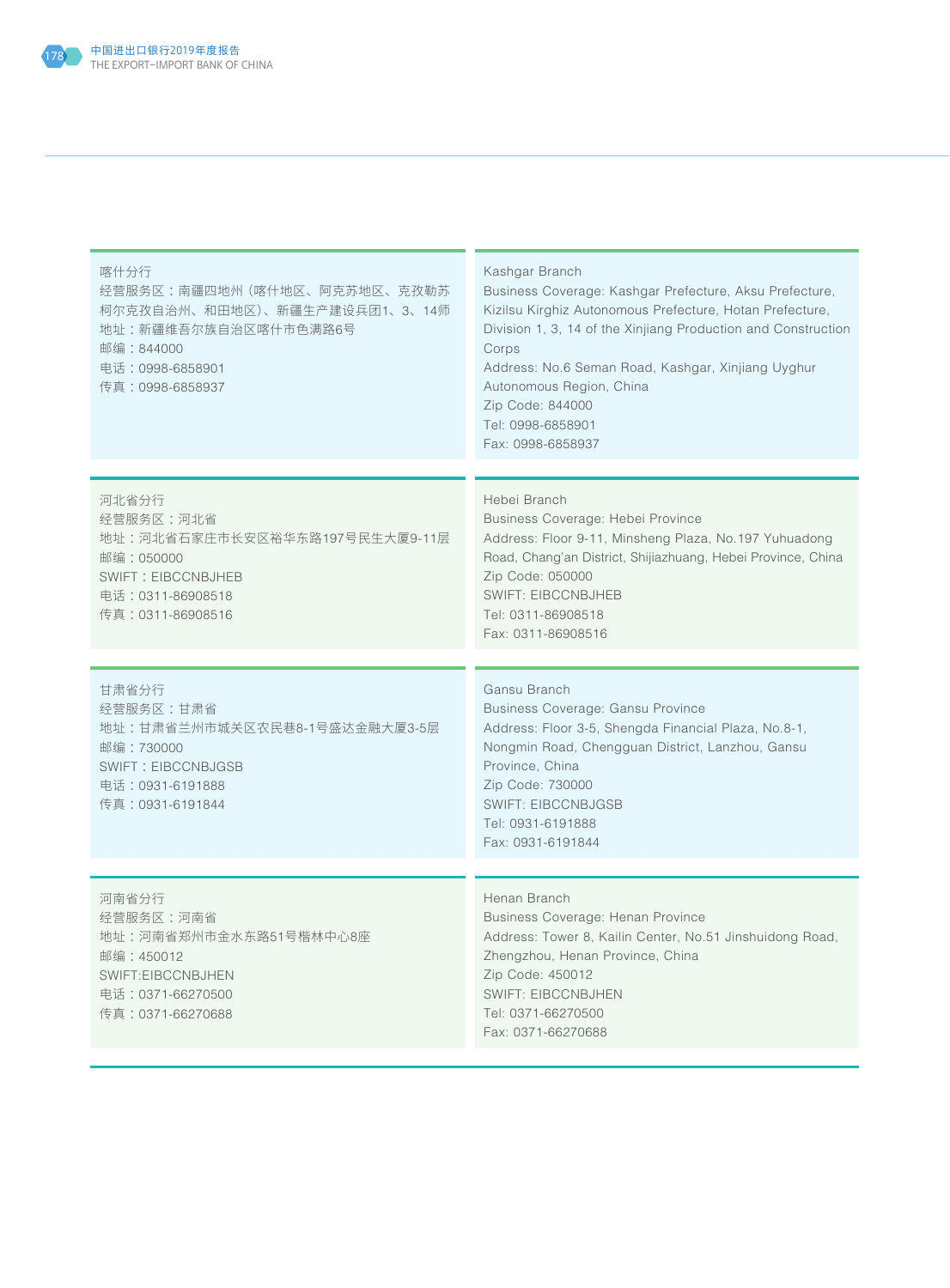| 内蒙古自治区分行<br>经营服务区:内蒙古自治区<br>地址:内蒙古自治区呼和浩特市如意开发区如意和大街金泰<br>中心A座写字楼<br>邮编: 010010<br><b>SWIFT: EIBCCNBJNMG</b><br>电话: 0471-6649399<br>传真:0471-6649383 | Inner Mongolia Branch<br>Business Coverage: Inner Mongolia Autonomous Region<br>Address: Tower A, Jintai Center, Ruyihe Avenue, Ruyi<br>Development Zone, Hohhot, Inner Mongolia Autonomous<br>Region<br>Zip Code: 010010<br><b>SWIFT: EIBCCNBJNMG</b><br>Tel: 0471-6649399<br>Fax: 0471-6649383    |
|-----------------------------------------------------------------------------------------------------------------------------------------------------|-----------------------------------------------------------------------------------------------------------------------------------------------------------------------------------------------------------------------------------------------------------------------------------------------------|
| 山西省分行<br>经营服务区:山西省<br>地址:山西省太原市小店区长治路331号巨鑫国际B座19-21层<br>邮编: 030006<br><b>SWIFT: EIBCCNBJSXB</b><br>电话: 0351-7688111<br>传真:0351-7688164             | Shanxi Branch<br>Business Coverage: Shanxi Province<br>Address: Floor 19-21, B Juxin International, No.331, Changzhi<br>Road, Xiaodian District, Taiyuan, Shanxi Province, China<br>Zipcode: 030006<br><b>SWIFT: EIBCCNBJSXB</b><br>Tel: 0351-7688111<br>Fax: 0351-7688164                          |
| 广西壮族自治区分行<br>经营服务区:广西壮族自治区<br>地址:广西壮族自治区南宁市青秀区金浦路20号南宁国际<br>大厦19-20层<br>邮编: 530021<br>SWIFT:EIBCCNBJGXB<br>电话: 0771-2102098<br>传真:0771-2102099      | Guangxi Branch<br>Business Coverage: Guangxi Zhuang Autonomous Region<br>Address: Floor 19-20, Nanning International, No.20,<br>Jinpu Road, Qingxiu District, Nanning, Guangxi Zhuang<br>Autonomous Region, China<br>Zipcode: 530021<br>SWIFT:EIBCCNBJGXB<br>Tel: 0771-2102098<br>Fax: 0771-2102099 |
| 贵州省分行<br>经营服务区:贵州省<br>地址:贵州省贵阳市观山湖区贵州金融城金融一期3号楼30-32层<br>邮编: 550081<br>SWIFT: EIBCCNBJGZH<br>电话:0851-88643510<br>传真:0851-88643694                   | Guizhou Branch<br>Business Coverage: Guizhou Province<br>Address: Floor 30-32, No.3 Building, Finance Phase I,<br>Guizhou Financial City, Guanshanhu District, Guiyang,<br>Guizhou Province, China<br>Zipcode: 550081<br>SWIFT:EIBCCNBJGZH<br>Tel: 0851-88643510<br>Fax: 0851-88643694              |

×.